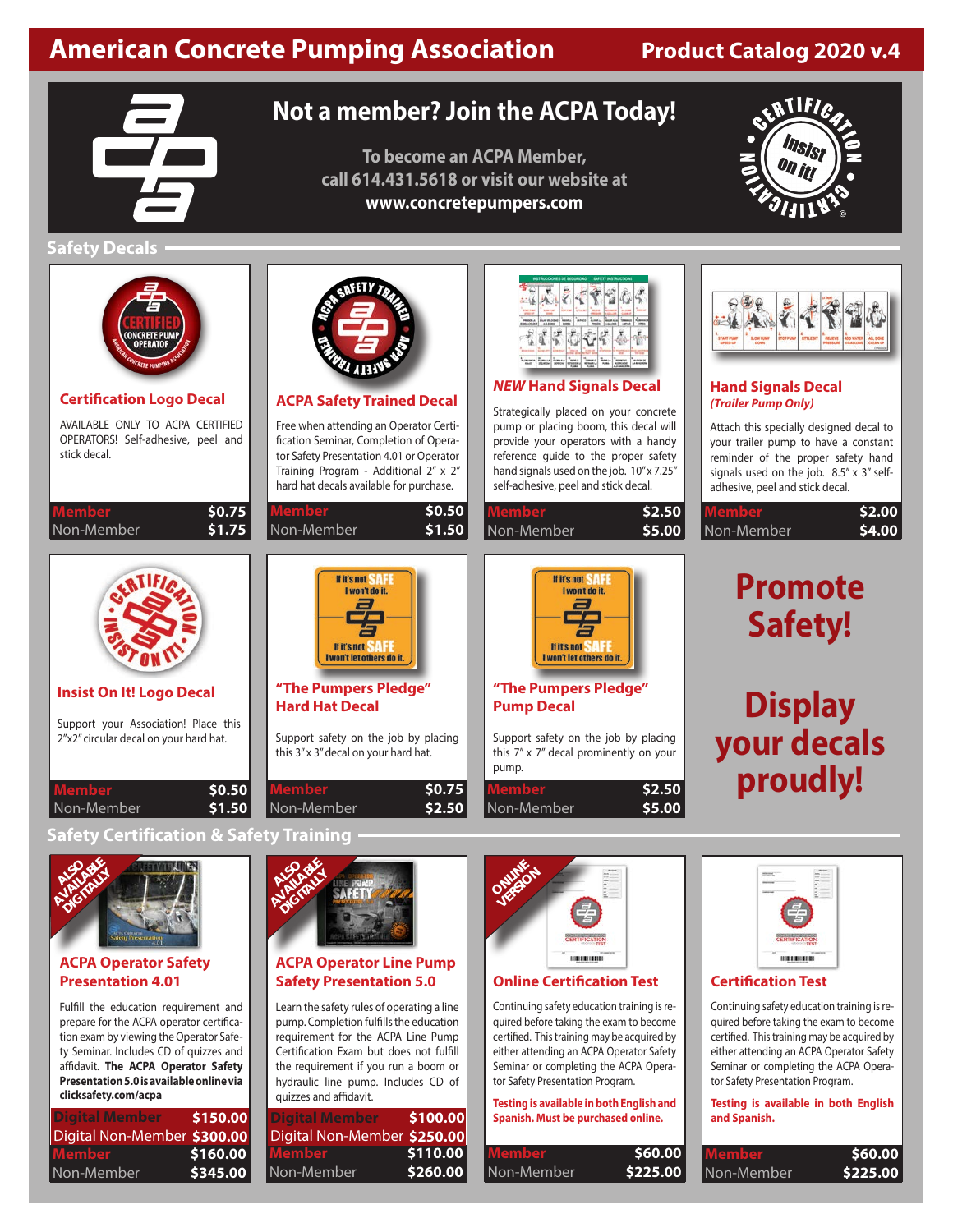# **Safety Certification & Safety Training Continued**



#### **ACPA Certified Operator Study Guide**

This handy book contains important information and guidelines for the safe operation of concrete pumps and is a must read before taking the certification exam. English/Spanish Version



## **ACPA Certified Operator Study Guide - Audio CD**

Operators preparing for the ACPA Operator Certification Exam now have the option of studying for the test with the help of an audio version of the ACPA Operator Study Guide. English/Spanish Version

| \$10.00  | <b>Member</b> | \$20.00 |
|----------|---------------|---------|
| \$20.00│ | Non-Member    | \$50.00 |



#### **Operator Training Program (Full Program)**

A 23-day program that will guide you towards effectively training your new operators. English only **Does not fulfill the Safety Education Requirement for ACPA Certification**

| Member       | \$240.00 |
|--------------|----------|
| I Non-Member | S550.00  |



#### **Operator Training Program (Additional User)**

A 23-day program that will guide you towards effectively training your new operators. Use in addition to the Full Program when training multiple operators. English only

**Does not fulfill the Safety Education Requirement for ACPA Certification**

| <b>Member</b> | \$130.00 |
|---------------|----------|
| Non-Member    | \$235.00 |

### **Safety Videos & Recordings**



**Member** Non-Member

## **Monthly Safety Training Series (Set of 12)**

Based on the monthly trainer's guide, these DVDs feature Mr. Les Ainsworth, a 40+ year veteran of the concrete pumping industry and an avid proponent of concrete pumping safety training and practices. Includes CD-ROM of review questions and answer key. Available in English only

| l Digital Member            | \$165.00 |
|-----------------------------|----------|
| Digital Non-Member \$450.00 |          |
| <b>Member</b>               | \$195.00 |
| Non-Member                  | \$495.00 |



### **High-Rise Placement**

A must have for any company that uses placing booms. This video features inspection, setup, operation and cleanout of a placing boom and documents the latest evolution in technology and procedures for a typical high-rise project. English/Spanish Version

| \$25.00 |
|---------|
| \$50.00 |
| \$30.00 |
| \$60.00 |
|         |



#### **Set Up and Clean Out - DVD**

This presentation is intended to assist in the safe methods of setup and cleanout, and features important topics such as the ACPA one-to-one rule, outrigger extension and moving on the job as well as a comprehensive segment on cleaning out when experiencing a blockage. English/Spanish Version

| <b>Digital Member</b>     | \$25.00 |
|---------------------------|---------|
| <b>Digital Non-Member</b> | \$50.00 |
| Member                    | \$30.00 |
| Non-Member                | \$60.00 |



### **Before and After the Job**

This DVD features not only step-by-step instructions on preparing your pump for the job and proper driving techniques, but also covers critical safety points such as the three-point rule. English/Spanish Version

| Digital Member            | \$25.00 |
|---------------------------|---------|
| <b>Digital Non-Member</b> | \$50.00 |
| Member                    | \$30.00 |
| Non-Member                | \$60.00 |



# **The Ray Ainsworth Story (Electrocution)**

A case study of the number one killer in the workplace - electrocution. Ray Ainsworth, a survivor of a high-voltage accident, shares his story and his tips on power line safety. Available in English only

| <b>Digital Member</b> | \$25.00 |
|-----------------------|---------|
| Digital Non-Member    | \$50.00 |
| <b>Member</b>         | \$30.00 |
| l Non-Member          | \$60.00 |

ine Pum



# **The More You Know, the Safer It Gets**

Take the time to do it safely. This DVD touches on all aspects of a safe day on the job. Follow "Bob" through a day in the life of a concrete pump operator from the pre-dispatch inspection to cleanout. English/Spanish Version

| Digital Member     | \$25.00 |
|--------------------|---------|
| Digital Non-Member | \$50.00 |
| l Member           | \$30.00 |
| l Non-Member       | \$60.00 |



#### **Safe Work Practices Around a Concrete Pump**

There are over 15 topics covered in this video, which demonstrate ways to be safer around concrete pumps. This is based on the most current industry standards to provide general safety practices and precautions. English/Spanish Version

| Digital Member            | \$25.00 |
|---------------------------|---------|
| <b>Digital Non-Member</b> | \$50.00 |
| Member                    | \$30.00 |
| Non-Member                | \$60.00 |

# **www.concretepumpers.com**

Non-Member

**Line Pump Safety** 

**ALSO ABLES DIGITALLY** 

cessories. English Only

Digital Non-Member

This DVD focuses on the very important and constantly growing segment of concrete pumps that use a two to three-inch delivery system, and touches on the capabilities, safety, operation and maintenance of trailer, truck or skid-mounted concrete pumps and ac-

> **\$30.00 \$60.00**

**\$25.00 \$50.00**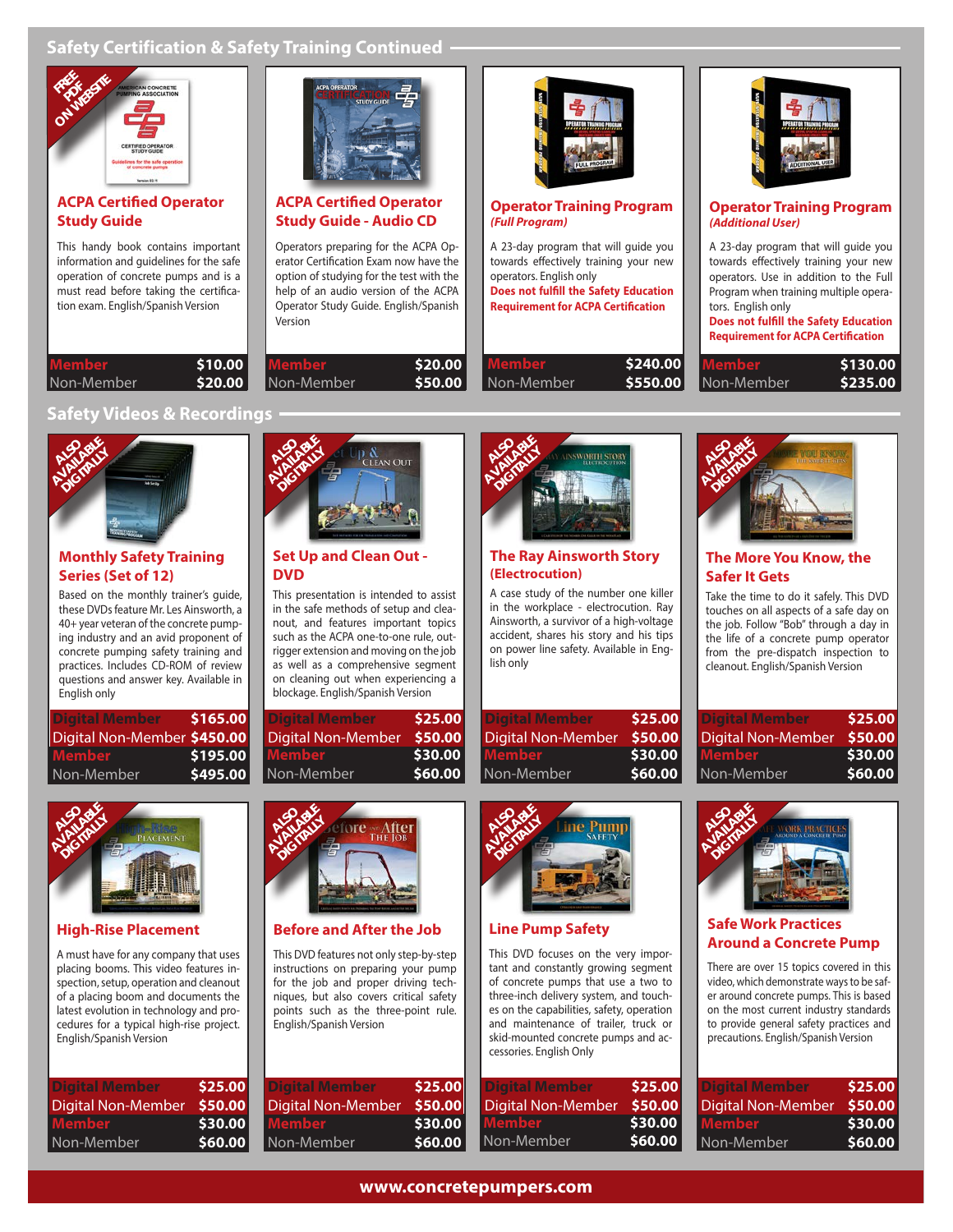# **Safety DVDs & CDs Continued**



#### **Coworker Safety & Hose Handling**

This instructional DVD educates workers in safe work practices when placing concrete with a concrete pump. It is designed to educate workers about dangerous areas, how to disable the pump in an emergency and safe hose handling techniques. English/Spanish

| <b>Digital Member</b> | \$25.00 |
|-----------------------|---------|
| Digital Non-Member    | \$50.00 |
| Member                | \$30.00 |
| Non-Member            | \$60.00 |



#### **Coworker Safety & Hose Handling - DVD (Bulk Ordering)**

This instructional DVD educates workers in safe work practices when placing concrete with a concrete pump. It is designed to educate workers about dangerous areas, how to disable the pump in an emergency and safe hose handling techniques. English/Spanish

MUST order 10 or more for discount

\$10.00

**\$15.00 \$50.00**



# **Safety Rules for Mixed Drivers**

This DVD outlines safety procedures and hazards such as: when and when not to hit the emergency E-stops, what happens if air gets sucked into the pump; ACPA hand signals and electrocution hazards—just to name a few. English/Spanish Version.

| l Digital Member   | \$25.00 |
|--------------------|---------|
| Digital Non-Member | \$50.00 |
| l Member           | \$30.00 |
| Non-Member         | \$60.00 |



### **Coworker Safety Training v. 3.0.1**

This simple-to-use PowerPoint presentation effectively communicates the importance of many safety tips—from wearing the correct protective equipment to using clear and concise hand signals. English/Spanish Presentation

| Digital Member     | \$20.00 |
|--------------------|---------|
| Digital Non-Member | \$50.00 |
| <b>Member</b>      | \$25.00 |
| Non-Member         | \$60.00 |

# **Safety Publications**



#### **Safety Manual v.7 (English or Spanish)**

A must-have guide for the prevention of accidents when driving, operating, cleaning and maintaining concrete pumps, placing booms and related equipment. Illustrated, bound, 96 pages.

| payes.     |         |
|------------|---------|
| Member     | \$15.00 |
| Non-Member | \$50.00 |



**Line Pump Safety Manual v.7 (English or Spanish)**

A must-have guide for the prevention of accidents when driving, operating, cleaning and maintaining line pumps and related equipment. Illustrated, bound, 68 pages.

**Member** Non-Member



**Coworker Safety Rules v. 7 (English and Spanish)**

This combination, English/Spanish, guide provides a precise description of the "rules of the road" for laborers, oilers, and the placing crew working around a concrete pump. Illustrated, saddle-stitched, 36 pages

> **\$5.00 \$8.00**

Non-Member

|   |   | VERSION 7.8.1 |
|---|---|---------------|
|   | ٠ |               |
|   |   |               |
|   |   |               |
|   |   | -<br>÷        |
| ٠ | ٠ | ٠             |

**POWORVER CATETY RILLER** 

#### **Coworker Safety Rules v. 7 (English or Spanish)**

This guide provides a precise description of the "rules of the road" for laborers, oilers and the placing crew working around a concrete pump. Illustrated, saddle-stitched, 18 pages.

| Member     | \$3.00 |
|------------|--------|
| Non-Member | \$5.00 |



### **Ready Mixed Safety Manual (English and Spanish)**

This combination, English/Spanish, is an easy-to-follow document that provides safety guidelines for ready mix concrete truck drivers who are making deliveries to concrete pumps. Illustrated, saddle-stitched, 28 pages .

| Member     | \$5.00 |
|------------|--------|
| Non-Member | \$8.00 |



# **Ready Mixed Safety Manual (English or Spanish)**

This easy-to-follow document provides safety guidelines for ready mix concrete truck drivers who are making deliveries to concrete pumps. Illustrated, saddlestitched, 16 pages .

| Member     | \$3.00 | .MI   |
|------------|--------|-------|
| Non-Member | \$5.00 | Non-M |
|            |        |       |



# **ICF Coworker Safety Manual**

This document is intended to be a reference tool kept close at hand for the purpose of educating ICF laborers and the placing crew working near the concrete pump or boom. English only, illustrated, saddle-stitched, 16 pages

| <b>Member</b> | \$3.00 |
|---------------|--------|
| Non-Member    | \$5.00 |



# **2016 Financial Benchmarking Study**

This report, compiled from 2015 data, will give you access to significant insights on how the top performers in similarly-sized companies are making it happen. Find out how to improve profits and cash flow for your business. Spiral bound, 22 pages.

| Member     | \$500.00 |
|------------|----------|
| Non-Member | N/A      |